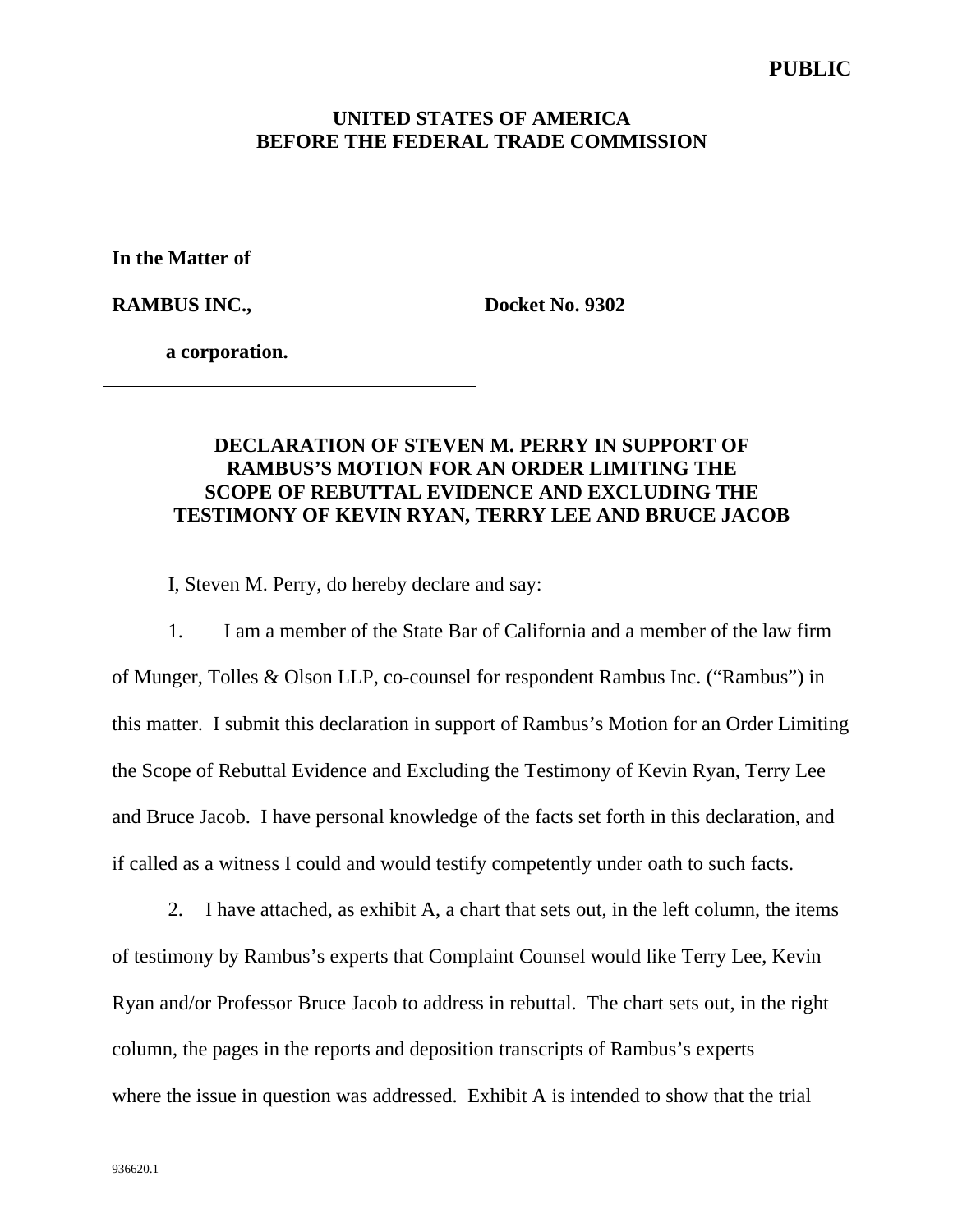testimony of Rambus's experts on these issues could have been and should have been expected by Complaint Counsel.

3. I have attached, as exhibit B, a chart that is intended to show that Terry Lee and other fact witnesses have already addressed the issues that Complaint Counsel would like Messrs. Lee, Ryan and Jacob to discuss.

4. I have attached, as exhibit C, a chart that is intended to show that Professor Jacob himself has already addressed most of the issues that Complaint Counsel would like him to discuss.

5. I have attached, as exhibit D, a chart that is intended to show that contrary to a suggestion last week by Complaint Counsel, Professor McAfee did address in his trial testimony certain issues that had been raised only in his rebuttal report and not in his initial report.

I declare under penalty of perjury that the foregoing is true and correct. Executed on July 28, 2003 at Washington, D.C.

 $\overline{a}$ 

Steven M. Perry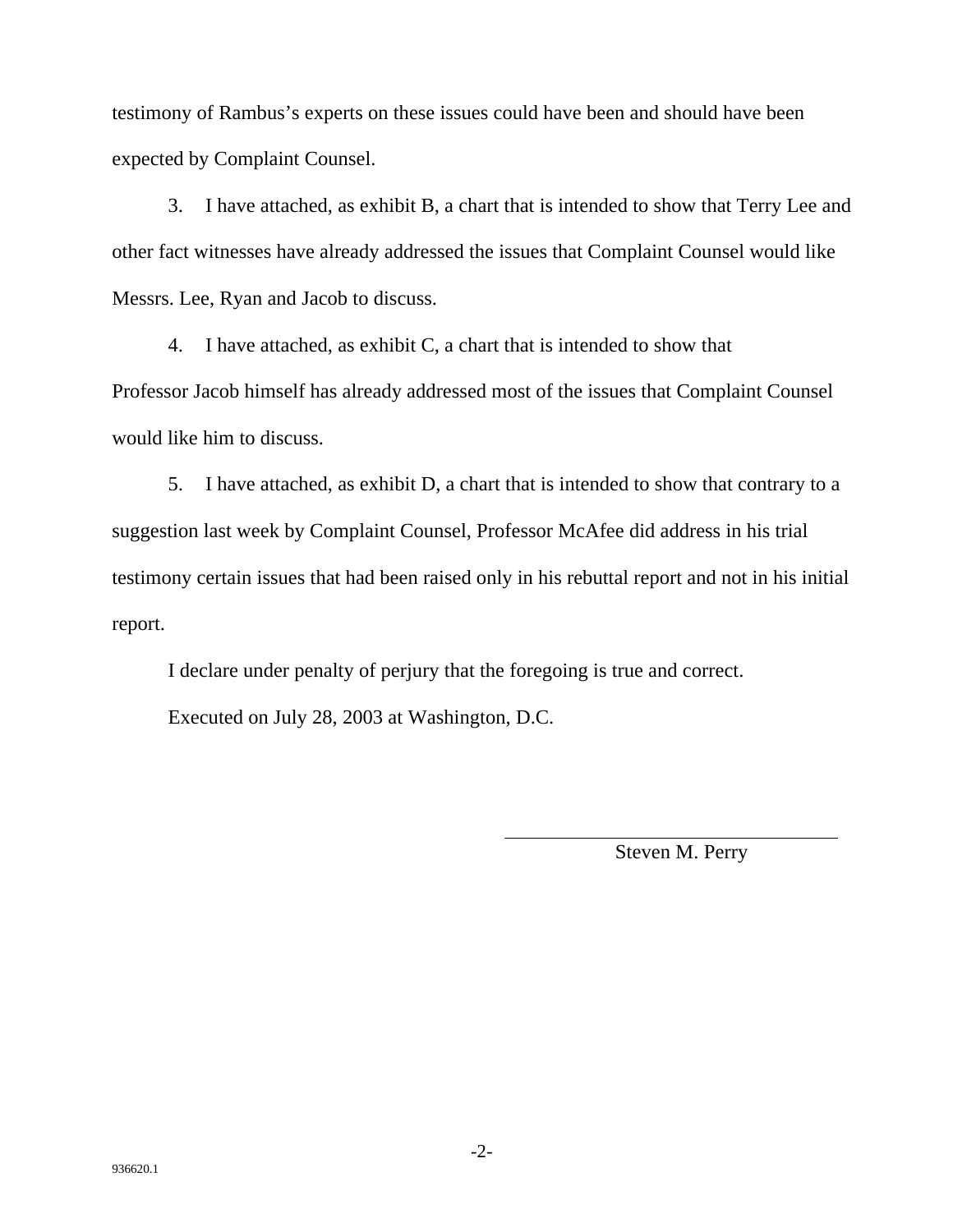## **UNITED STATES OF AMERICA BEFORE THE FEDERAL TRADE COMMISSION**

**In the Matter of**

**RAMBUS INC.,**

**a corporation.**

**Docket No. 9302**

# **CERTIFICATE OF SERVICE**

I, James M. Berry, hereby certify that on July 29, 2003, I caused a true and correct copy of the *Declaration of Steven M. Perry in Support of Rambus's Motion for an Order Limiting the Scope of Rebuttal Evidence and Excluding the Testimony of Kevin Ryan, Terry Lee and Bruce Jacob* to be served on the following persons by hand delivery:

| Hon. Stephen J. McGuire                          | M. Sean Royall, Esq.                   |
|--------------------------------------------------|----------------------------------------|
| Chief Administrative Law Judge                   | Deputy Director, Bureau of Competition |
| Federal Trade Commission, Room H-112             | Federal Trade Commission, Room H-372   |
| 600 Pennsylvania Avenue, N.W.                    | 600 Pennsylvania Avenue, N.W.          |
| Washington, D.C. 20580                           | Washington, D.C. 20580                 |
|                                                  |                                        |
| Donald S. Clark, Secretary                       | Malcolm L. Catt, Esq.                  |
| Federal Trade Commission, Room H-159             | Attorney                               |
| 600 Pennsylvania Avenue, N.W.                    | <b>Federal Trade Commission</b>        |
| Washington, D.C. 20580                           | 601 New Jersey Avenue, N.W.            |
|                                                  | Washington, D.C. 20001                 |
| Richard B. Dagen, Esq.                           |                                        |
| <b>Assistant Director, Bureau of Competition</b> |                                        |
| <b>Federal Trade Commission</b>                  |                                        |
| 601 New Jersey Avenue, N.W.                      |                                        |
| Washington, D.C. 20001                           |                                        |

 $\overline{\phantom{a}}$ 

James M. Berry